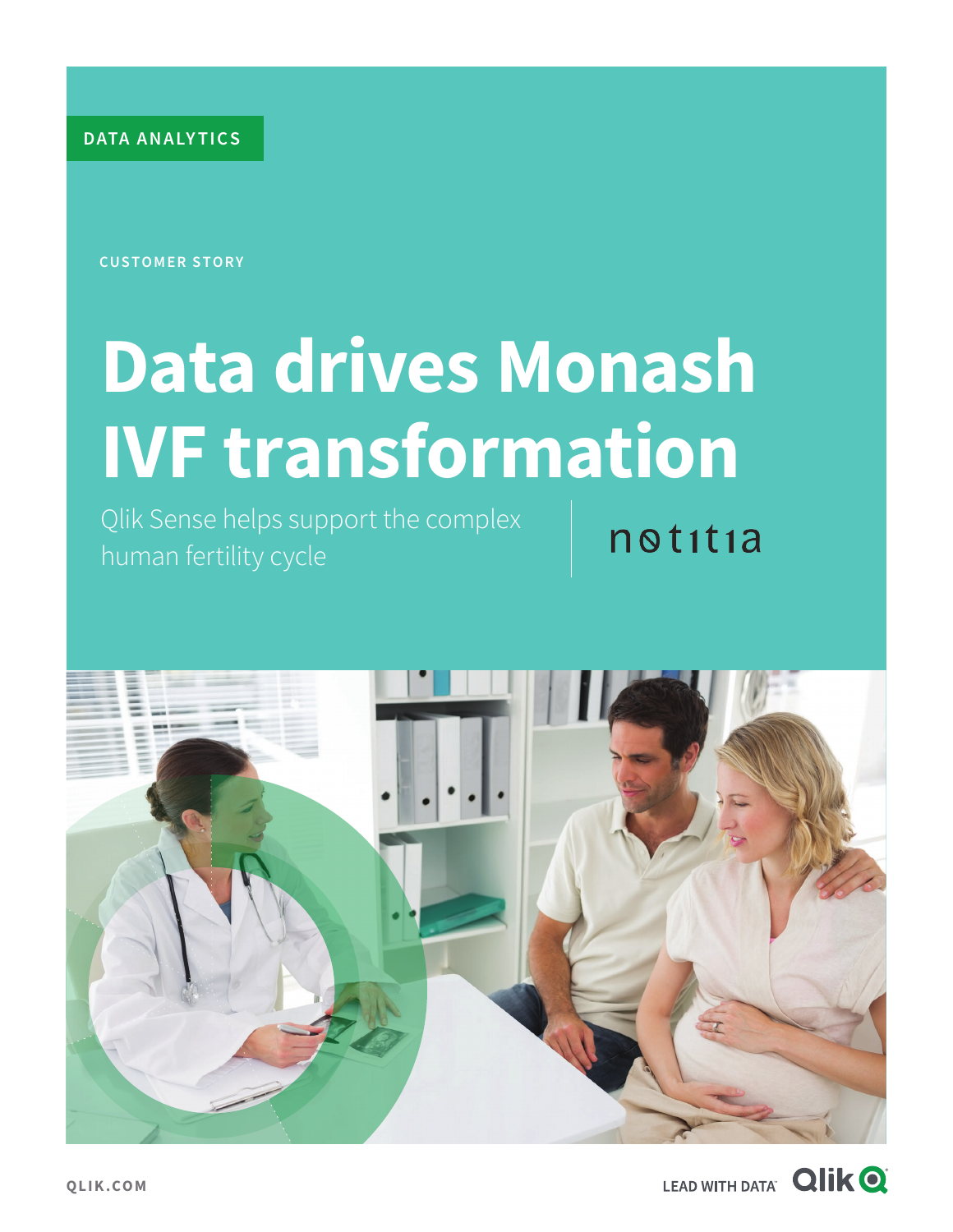

"We need to gather evidence-based science to track patients across our diverse systems. It is critical to understanding all the touch points in the process of creating a human life. Qlik Sense ensures we achieve that goal."

Pierre Haila, CIO, Monash IVF

# **Reliable, transparent and sourced data**

Monash IVF holds a proud pioneering history in the development of assisted reproductive technologies (ART) and tertiary-level prenatal diagnostics. The company achieved the world's first IVF pregnancy in 1973 and Australia's first IVF birth in 1980. Its network of 43 clinics across the country handles around 15,000 patients. Its staff of more than 700 people, of which 150 are clinicians, support the fertility journey of those patients.

Monash IVF helps its patients on the complex cycle from the first contact with a clinician or a nurse all the way through to a successful pregnancy. That human journey is accompanied and supported by some leading-edge technology.

The company is a major presence in this highly regulated sector. Part of its expansion progress has included acquiring several different small IVF providers. This meant the organization was absorbing many disparate reporting systems. The technical challenge was the volume of data produced through a complexity of systems, many of which did not talk to each other. The resultant inconsistencies were making it difficult to get holistic, vigorously audited or accurately reported outcomes.

# **Establishing two key strategic objectives**

Monash IVF CIO, Pierre Haila says: "The ease of accessing reliable data, the transparency of the source and accountability are all important factors in a regulatory environment."

#### **Solution Overview**

**Customer Name** Monash IVF

**Industry** Life Sciences

**Geography** Australia

**Function** HR, Marketing

**Business Value Driver** Patient Intelligence, Reimagined Processes

#### **Challenges**

- Volume of unconnected data from disparate systems
- Unable to achieve holistic, vigorously audited or accurately reported outcomes
- Threatened compliance with highly regulated industry criteria

#### **Solution**

Qlik Sense data analytics platform replaced older, untrustworthy data warehouse project.

#### **Results**

- Decision making now more closely aligned with business strategy
- Successful identification of optimal new sites for clinic expansion
- Measured 10% reduction in effective marketing campaign costs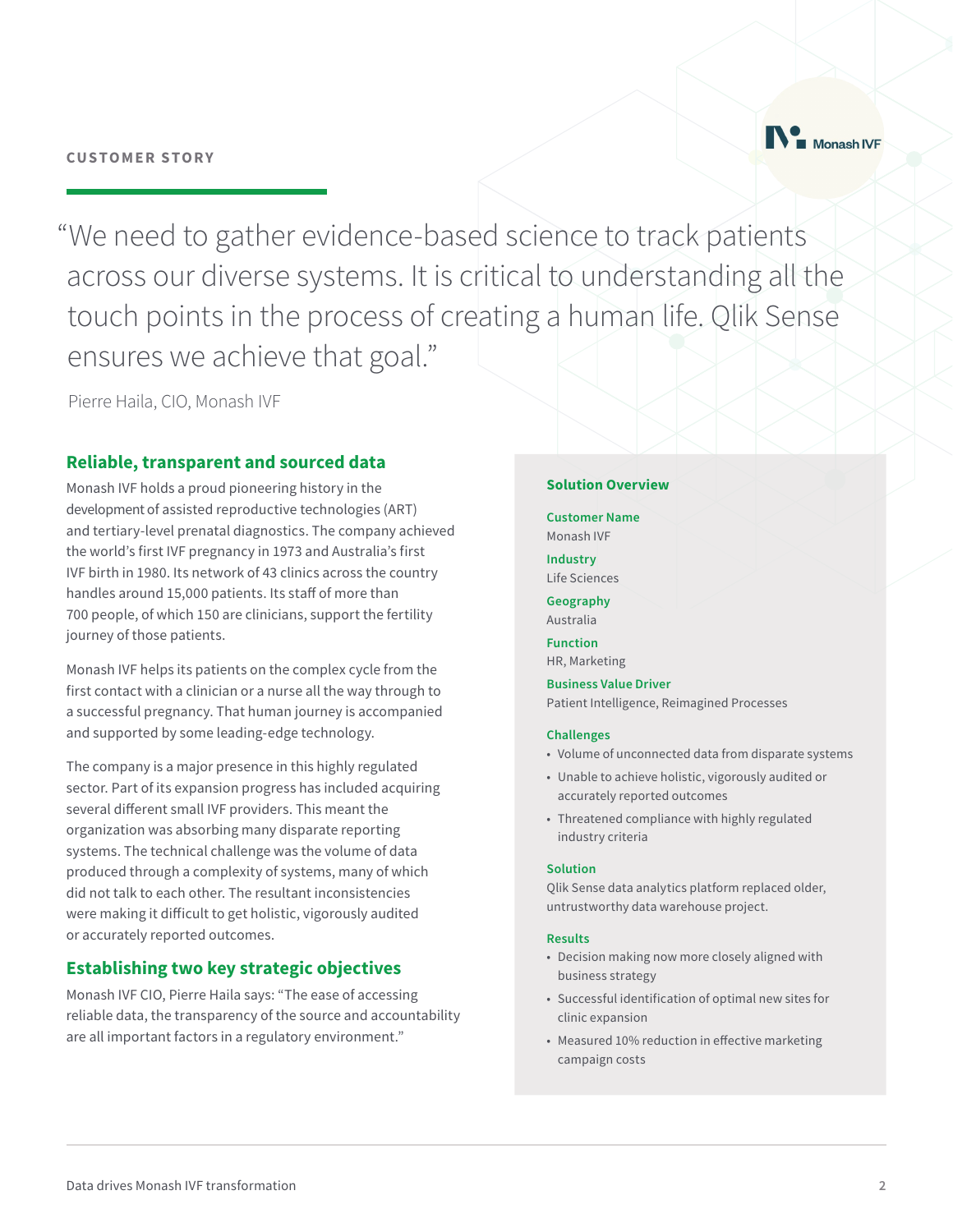It prompted two strategic objectives. First, to simplify how the data was captured, handled and integrated before moving data from where it naturally lived in the IT function into the business operation. Second, to gain additional insight from a marketing perspective.

The organization installed the Qlik Sense data analytics platform. Data transformation and analytics consultancy, Notitia, was involved in the training, data literacy and upskilling of Monash IVF personnel.

"Notitia really helped the smooth deployment of the Qlik solution. We need to gather evidence-based science to track patients across our diverse systems. That was critical in understanding all the touch points in the process of creating a human life. Qlik Sense ensured we achieved that goal," says Haila.

## **Eliminating the guesswork in sound decision making**

Qlik revolutionized the selection of new clinic sites. "In a highly competitive industry sector we consider several key factors before committing to build a multimillion-dollar clinic. We want to know where our current patients are located, our potential patients, how are demographics changing, where do employees come from and what might be the tradeoff regarding accessibility. We put it through Google Maps and plot the postcodes that deliver the most convenient distances for our patients.

"We feed all this data into the Qlik platform, and the dashboard is very visual, including showing a map. This eliminates the guess work. Qlik has been very instrumental in the decision making of three sites so far. We know we're putting clinics in the right place and expanding in the right way," reveals Sloane Karlson, Project Leader at Monash IVF.

Six months into the deployment, Monash IVF is moving to a greater adoption of the Qlik Sense platform. "The Qlik Sense platform is an ideal middle layer. Because, as our systems or applications change, no data is lost. Nor do we lose the ability to access the power of the analysis and insights," says Haila.

The fine tuning of the marketing function is the second element exciting Monash IVF executives. "Measuring improvements in our marketing effectiveness reach, and its cost, is a good tool for us," says Matthew Storer, Digital Data Design Manager at Monash IVF. "With Qlik we can now map lead data which comes from spreadsheets and patient management systems. A deep dive analysis on our leads data in the last half a year shows we've managed to reduce our cost per lead across the board by 10%."

"Qlik helps make sure that our services are always meeting our production requirements and in the right locations. We have a huge amount of historical data. We are very much at the beginning of a journey, and I see the engagement between Qlik and data only delivering more insights to aid, in turn, our goal of improving engagement with our patients," concludes Haila.



"The Qlik Sense platform is an ideal middle layer. Because, as our systems or applications change, no data is lost. Nor do we lose the ability to access the power of the analysis and insights."

Pierre Haila, CIO, Monash IVF